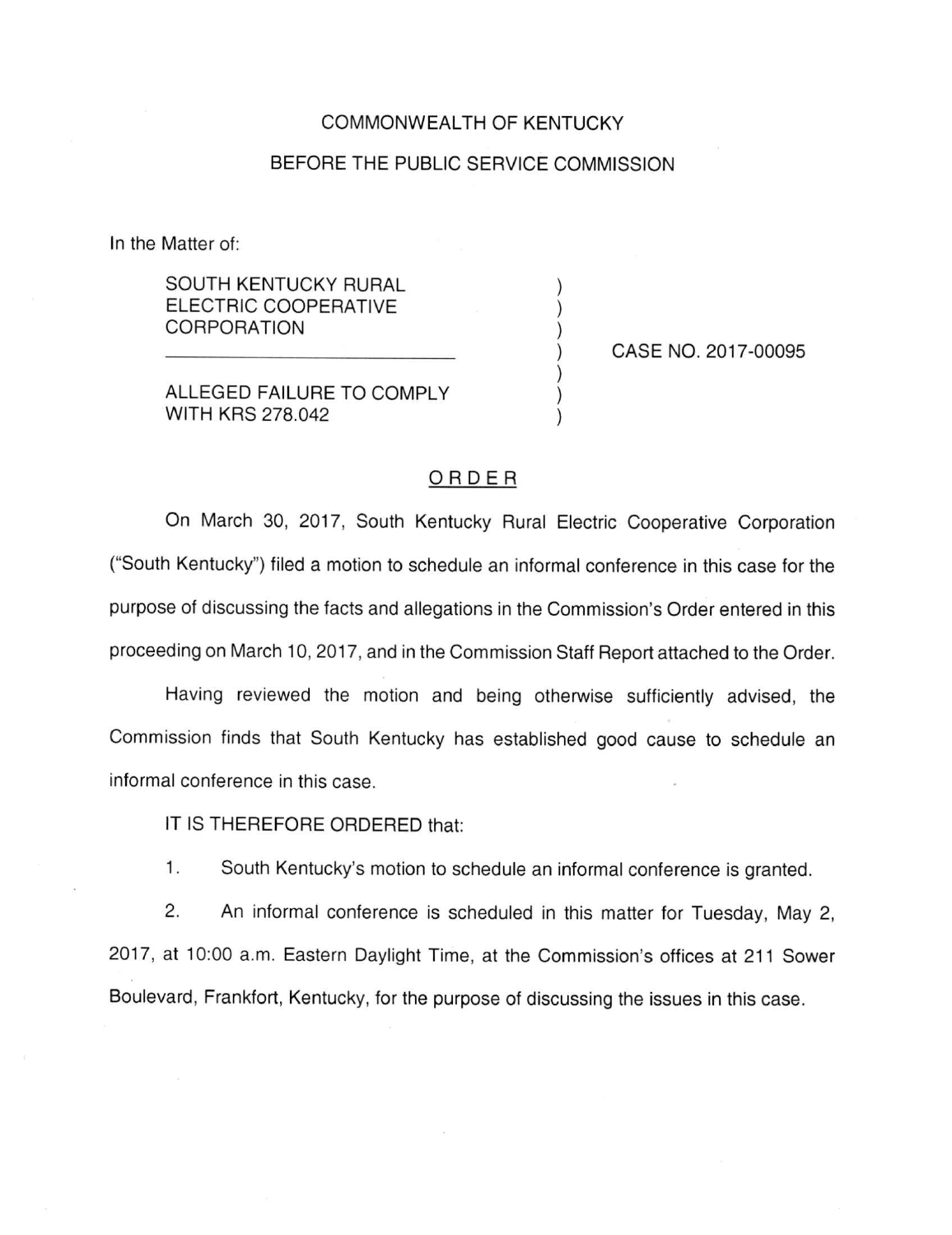By the Commission



ATTEST: Jaline K. Mathews

Case No. 2017-00095